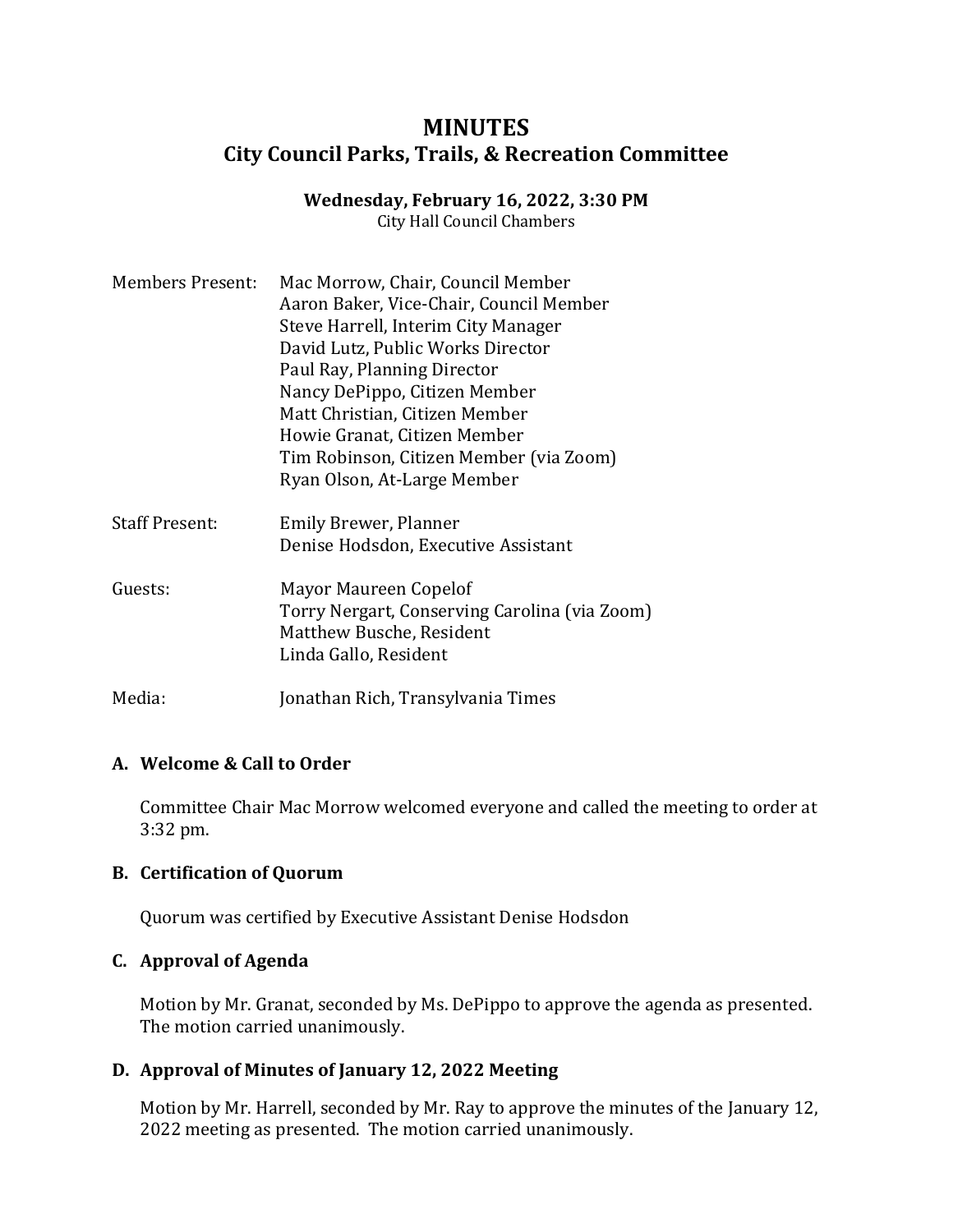#### **E. Community Garden Discussion**

Mayor Copelof updated the committee on the proposed community garden project. She summarized the efforts that began in January, 2021. A task force of approximately 20 members was formed and they analyzed the city-owned parcel on Silversteen Drive as a potential garden site. Due to the proximity of that location to Tannery Brownfield, soil testing was done and the results showed no contamination of heavy metals as a result of industrial purposes. The results did reveal naturally occurring arsenic levels so the results were sent to NC Cooperative Extension Soil Science experts at North Carolina State University who confirmed that non-nutrient metal levels would not be a concern for gardening on this site. The site on Silversteen Drive was determined to be a good location for the garden and is close enough to a water line to easily install spigots. Additionally, the Estatoe Trail will eventually run beside the proposed garden site.

The Task Force designed a layout for the garden that includes a variety of plot sizes, as well as a few raised beds for easy access for members with disabilities, and an area for a Children's Garden. The plan also included a tool shed and a small greenhouse that was offered by one of the Task Force volunteers. However, because we were unable to get grant funding last summer, the project was put on hold in August.

In December, 2021 Blue Zones Project offered \$7,500 to the City for creation of a community garden and City Council approved a resolution to accept the funds and establish a community garden in the spring 2022. Gaia Herbs has also donated \$1,000 and they will provide free starter plants for members. Ms. Copelof presented a proposed budget in the amount of \$7619 for materials including gravel for the parking area, compost to amend the soil, and water tap and meter. She noted that the budget does not include tools because they will be donated. Mr. Granat said that the Moving to Conservers organization wants to work with the community garden to help work on self-composting and building a compost pile.

Mayor Copelof said the goal is to try to do this without adding to the burden of City Staff by bringing in volunteers to do some of the work. In addition to the Task Force, we have received offers to help from other partners. Blue Zones has also offered to work on the processes and a draft community garden agreement. She said we are looking at a very nominal fee for the plots of approximately \$10 to \$20. In addition to the starter plants, Gaia Herbs has also offered volunteers to help with the project, and the Cooperative Extension Service has offered to provide garden training and publicity.

Mayor Copelof explained that in order to get the garden going, she is looking for a recommendation from the committee for City Council to approve constructing a community garden on the city-owned property on Silversteen Drive utilizing the funds that we have, and to execute the resolution that City Council approved to establish a garden this spring. Motion by Mr. Granat, seconded by Mr. Olson to recommend approval of the proposal for a community garden on Silversteen Drive. The motion carried unanimously.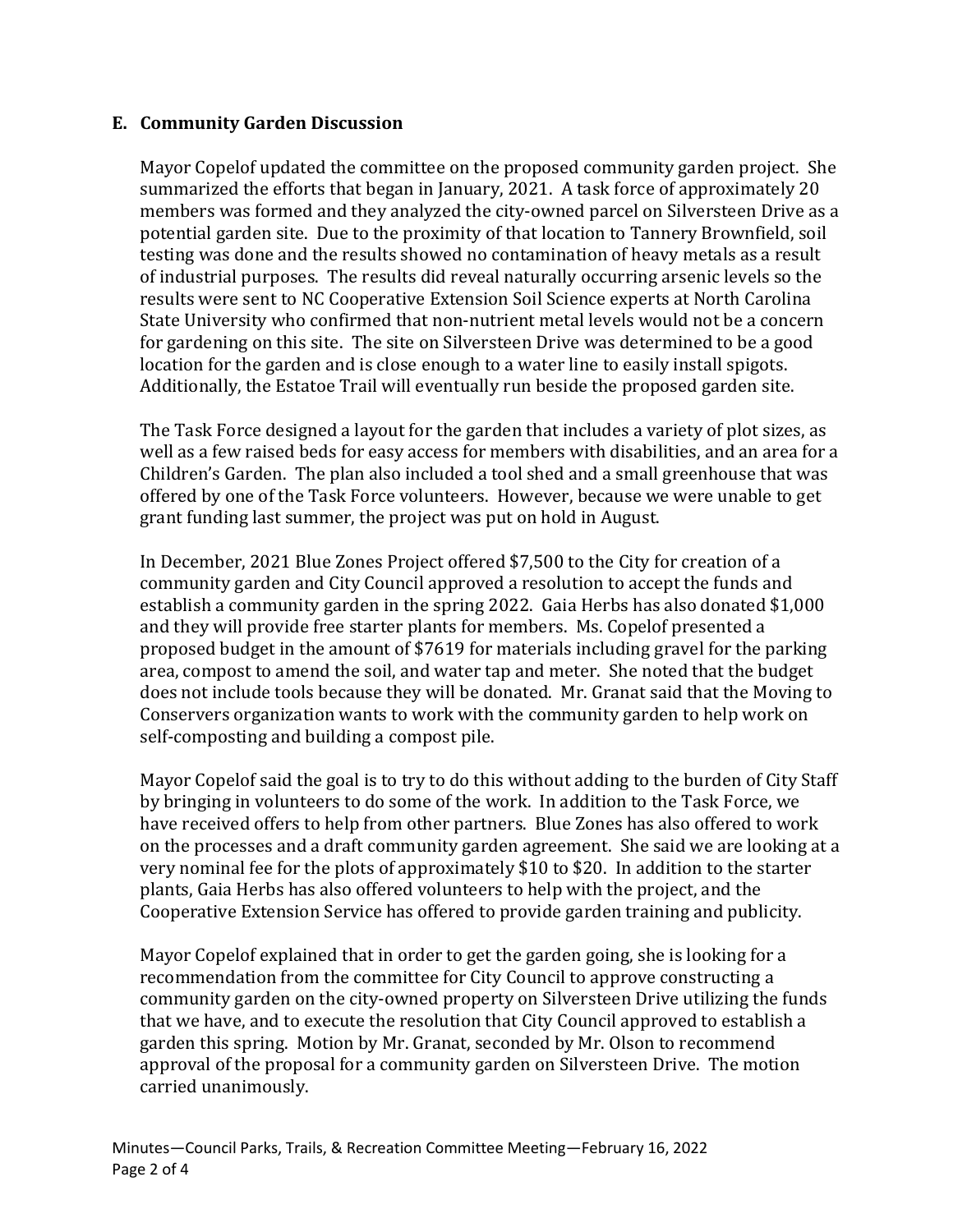### **F. Update re Davidson River Pedestrian Bridge**

Mr. Ray reported that the design is 90% complete and the plans are currently under review. The City will be able to make minor tweaks to the plans prior to finalizing. Mr. Ray said we have asked for some upgrades to include materials that are more durable and that would require minimal maintenance: 1) the walking surface will be concrete; and 2) the bridge approach will be a composite rot-resistant material instead of wood. The next step is NCDOT will request right-of-way funding for the project to be used for utility relocation and temporary construction easements. Right-of-way funding is not scheduled until August 2023, but since the project has been delayed so drastically, Barry Mosteller of NCDOT is trying to get the project moved up on the timeline to hopefully go out to bid this fall or early winter.

#### **G. Update re Estatoe Trail Construction – Depot Railroad Avenue Park to West Main Street**

Mr. Ray reported that City Council has decided to push pause on the section from W. Main Street to the Mary C. Jenkins Community Center due to issues with topography, stormwater and right-of-way acquisition that is taking some time to work out. The concentration now is on connecting the community center to Rosman Highway. Our engineer is currently designing plans for the trail through Tannery Park. Mr. Ray will be meeting with NCDOT next week to discuss options for crossing Rosman Highway in order to get to the School Board property.

Mr. Lutz reported that the contractor working on the section between the Depot and W. Main Street has run into some petroleum or volatiles in the Henderson Oil area and will need to do some soil sampling on that portion. They are working on how they will remove the soil and where it will go. In the meantime, they are continuing to work on both sides of that portion.

#### **Additional Comments:**

Ryan Olson commented that he has a potential donor in mind for the property adjacent to Bracken Mountain. Mr. Ray said we still need \$210,000 to purchase the property. The committee asked for information prior to the next meeting about the property, what it would mean for us, how much we already have and how much we still need. Mr. Baker suggested that Tourism might be willing to give some money as well.

#### **H. Set Date for Next Meeting**

The next regular meeting of the Parks, Trails & Recreation Committee is scheduled for Wednesday, March 16, 2022 at 3:30 PM.